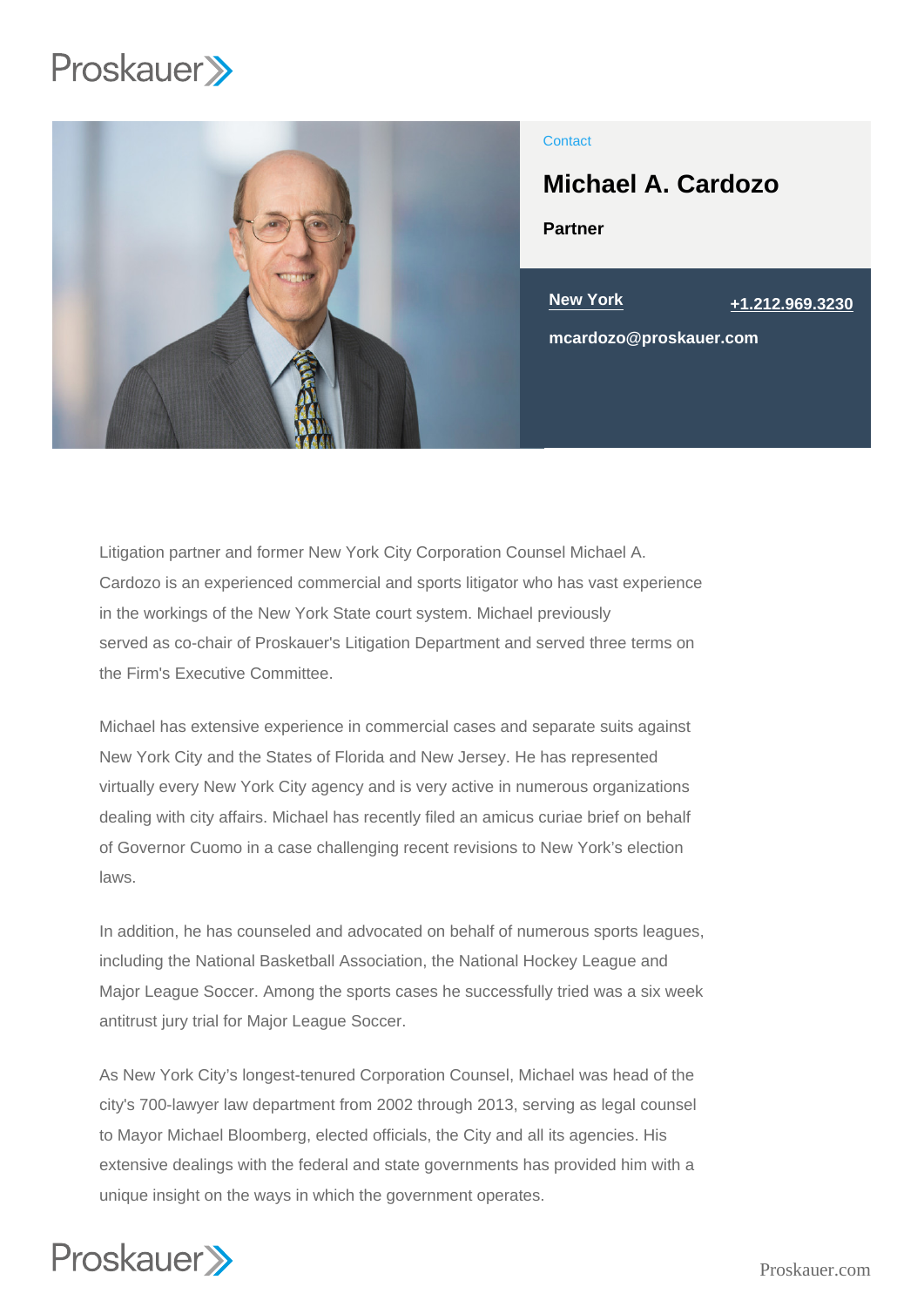Long active in the public sector, Michael presently serves as a member of the Boards of Citizen's Union, the Fund for Modern Courts and the Advisory Board of Legal Outreach, which works with and supports minority high school students who aspire to become lawyers. He also serves by appointment by the New York State Chief Judge to chair the New York State Commission on Legislative, Judicial and Executive Compensation. Michael previously served as president of the 22,000 member New York City Bar Association, chair of both the Fund for Modern Courts and the Columbia Law School Board of Visitors and head of two court system task forces.

# **Practices** Litigation, Appellate **Industries** Sports **Education** Columbia Law School, J.D. Brown University, B.A. **Admissions & Qualifications** New York **Clerkships** U.S. District Court, New York, Southern District - Judge Edward C. McLean

#### **Court Admissions**

- U.S. District Court, New York, Eastern District
- U.S. District Court, New York, Southern District
- U.S. Court of Appeals, First Circuit
- U.S. Court of Appeals, Second Circuit
- U.S. Court of Appeals, Third Circuit

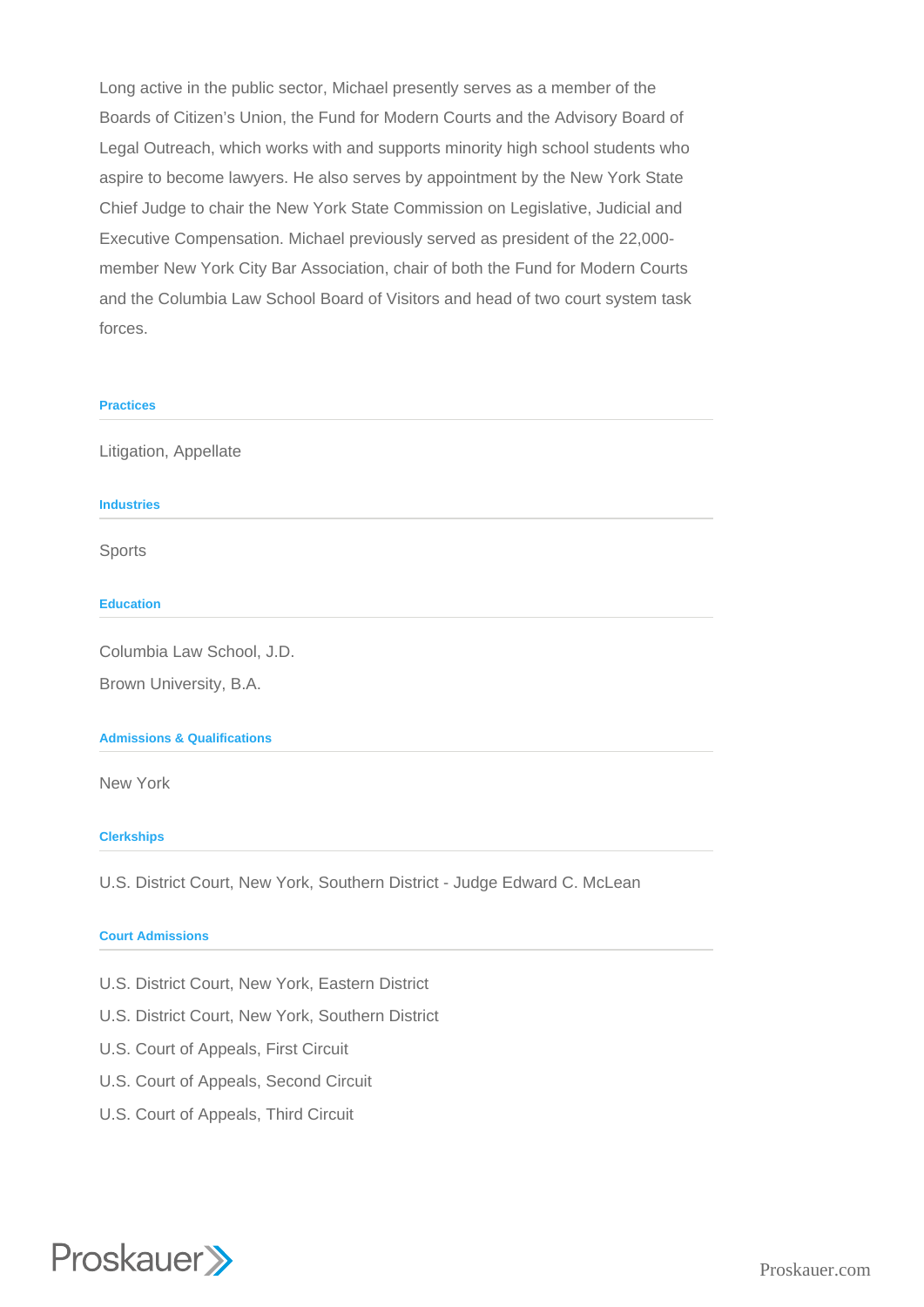- U.S. Court of Appeals, Seventh Circuit
- U.S. Court of Appeals, Ninth Circuit
- U.S. Court of Appeals, District of Columbia Circuit
- U.S. Court of Appeals, Federal Circuit
- U.S. Supreme Court

#### **Memberships**

American Arbitration Association Commercial Arbitration Panel, Member Commercial Arbitration Panel for Sport, Member Legal Outreach, Member Advisory Board New York City Bar Association, Former President Fund for Modern Courts, Former Chair New York State Judicial Institute on Professionalism in the Law Citizens Union, Member, Board of Directors

#### **Awards & Recognition**

City & State Law Power 100 List 2020-2022 American Lawyer Lifetime Achievement Award Citizens Union Public Service Award New York Urban League Frederick Douglass Medallion for Leadership and Service The Federal Bar Council's Emory Buckner Award for outstanding public service The Fund for Modern Courts' Career Public Service Award The Fund for Modern Courts' Cyrus R. Vance Tribute for dedicated work towards judicial reform Columbia University Law School's Lawrence A. Wien Prize for Social Responsibility Human Relations Award, Anti-Defamation League George A. Katz Torch of Learning Award from American Friends of Hebrew **University** Legal Outreach Public Service Honoree Best Lawyers in America City & State 50 Most Powerful Leaders in New York City's Legal Community, Member New York Law Journal's Impact Award